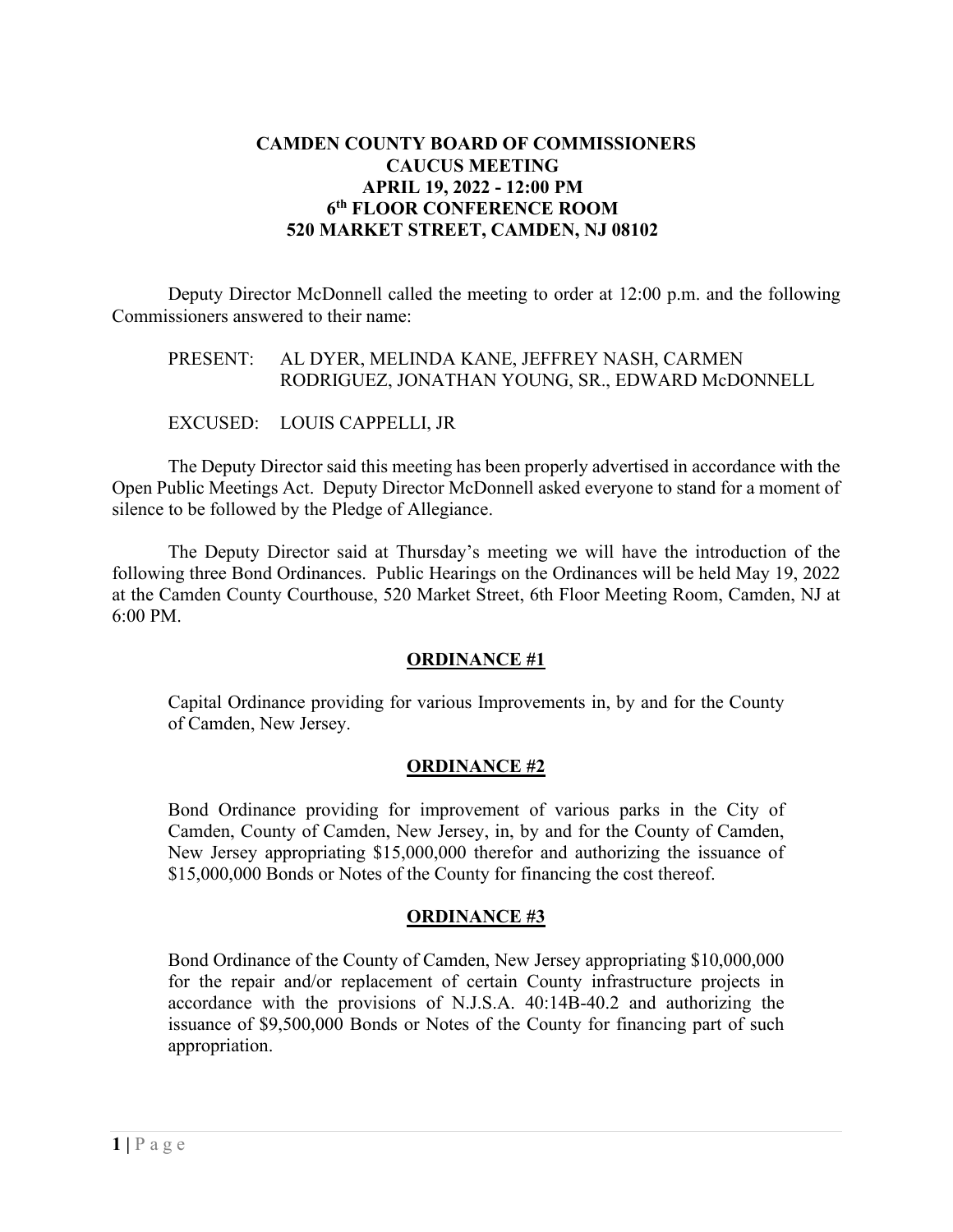Deputy Director McDonnell said also at Thursday's meeting we will be voting on the following Resolution regarding the 2022 Camden County Budget. I want to give great thanks to County Administrator Ross Angilella and David McPeak for the great work they have done on the 2022 Budget which will reduce the taxes collected from taxpayers by \$5 million and will reduce the tax rate from  $78^\circ$  to  $72^\circ$ . The Budget also reflects the increase in the value of property in Camden County by \$2 billion. This is a huge accomplishment on many levels and we thank all who were involved.

# **Resolution authorizing, pursuant to N.J.S.A. 40A:4-8, the 2022 Camden County Budget to be read by title only.**

In addition, there will be two Public Hearing regarding the 2022 Camden County Budget:

# **PUBLIC HEARING #1**

**Resolution to Exceed the County Budget Appropriations Limits and to Establish a CAP bank (N.J.S.A. 40A:4-45.14) for Calendar Year 2022.** 

# **PUBLIC HEARING #2**

### **2022 Camden County Budget, as Introduced and Approved**

The Deputy Director then called upon each Commissioner individually to present his or her Resolutions.

#### **Resolutions and discussion of proposed Resolutions by or on behalf of Commissioner Dyer**

Commissioner Dyer read Resolutions 1 through 14 into the record and they were approved to be placed on the Agenda for adoption.

#### **Resolutions and discussion of proposed Resolutions by or on behalf of Commissioner Kane**

Commissioner Kane read Resolutions 15 through 27 into the record and they were approved to be placed on the Agenda for adoption.

#### **Resolutions and discussion of proposed Resolutions by or on behalf of Commissioner Nash**

Commissioner Nash read Resolutions 28 through 43 into the record and they were approved to be placed on the Agenda for adoption.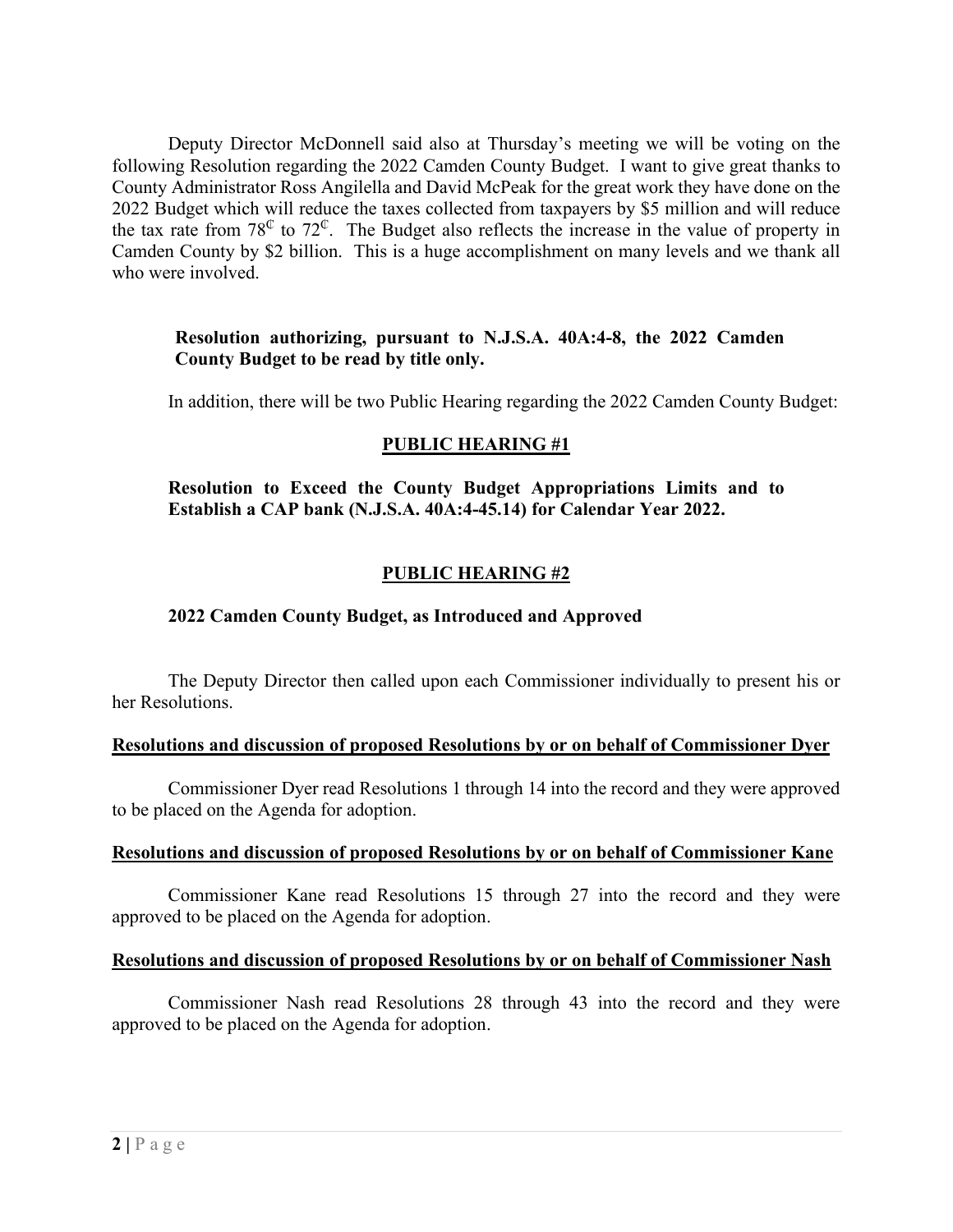# **Resolutions and discussion of proposed Resolutions by or on behalf of Commissioner Rodriguez**

Commissioner Rodriguez read Resolutions 44 through 55 into the record and they were approved to be placed on the Agenda for adoption.

### **Resolutions and discussion of proposed Resolutions by or on behalf of Commissioner Young**

Commissioner Young read Resolutions 56 through 71 into the record and they were approved to be placed on the Agenda for adoption.

# **Resolutions and discussion of proposed Resolutions by or on behalf of Commissioner Deputy Director McDonnell**

Deputy Director McDonnell read Resolutions 72 through 80 and 82 through 86 into the record and they were approved to be placed on the Agenda for adoption. Resolution 81 was pulled.

### **Resolutions and discussion of proposed Resolutions by or on behalf of Commissioner Director Cappelli**

In the Director's absence, the Deputy Director read Resolutions 87 through 112 and 115 through 118 into the record and they were approved to be placed on the Agenda for adoption. Resolutions 113 and 114 were pulled.

 Deputy Director McDonnell opened the meeting to the public for discussion of the Resolutions and/or any other matters.

Seeing no members of the public wishing to comment, the Deputy Director asked for a motion to close the public portion. Commissioner Young made a motion with a second by Commissioner Dyer. All Commissioners present voted aye.

# **CLOSED SESSION RESOLUTION**

The Director read the following Resolution:

WHEREAS, Section 8 of the Open Public Meetings Act, Chapter 231, P.L. 1975 permits the exclusion of the public from a meeting in certain circumstances; and

WHEREAS this public body is of the opinion that such circumstances presently exist.

NOW, THEREFORE, BE IT RESOLVED by the Board of Commissioners, County of Camden, State of New Jersey, as follows:

1. The public shall be excluded from discussion of the hereinafter-specified subject matter.